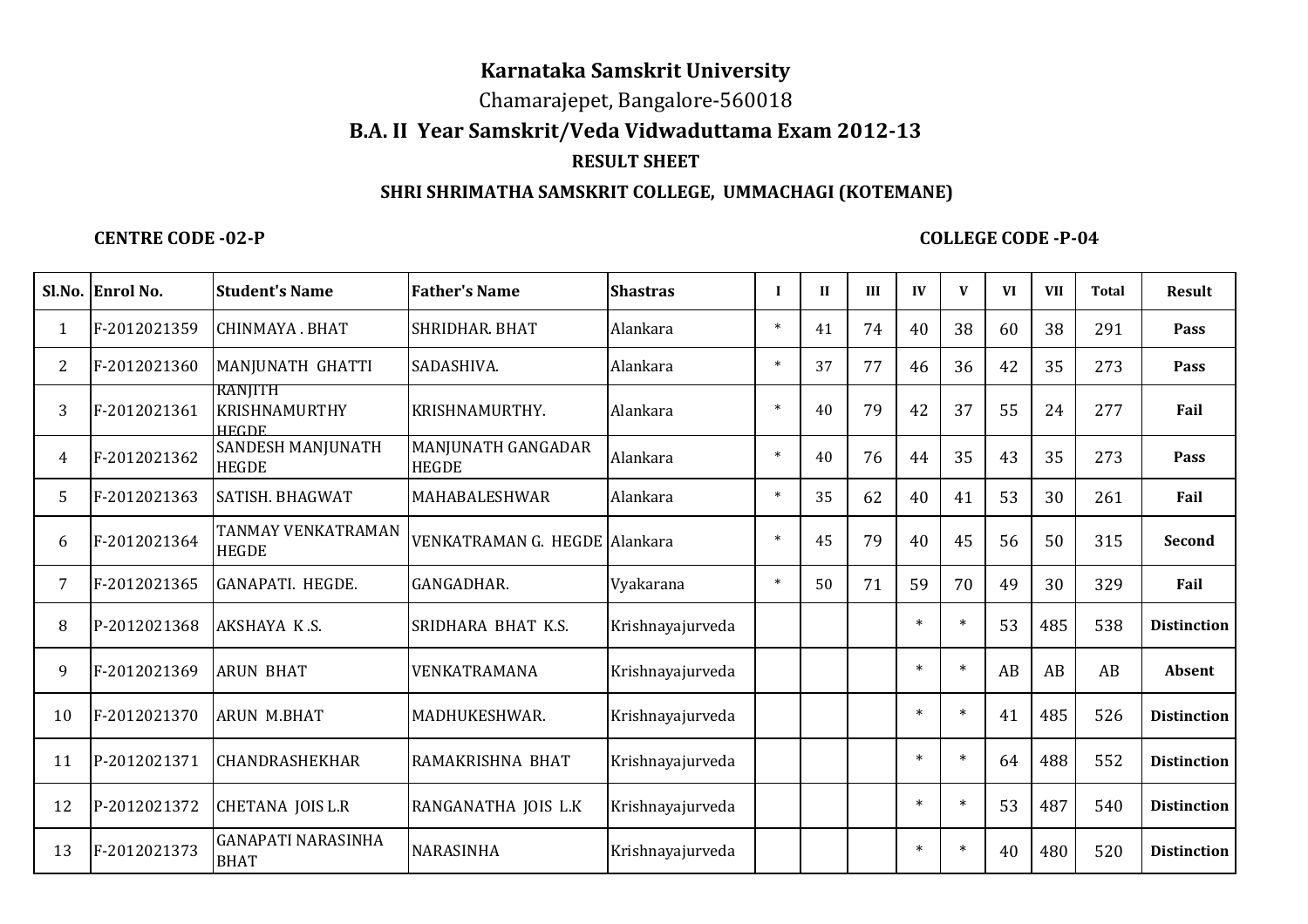| 14 | F-2012021374 | <b>GANAPATI BHAT</b>             | <b>SHIVARAM</b>                | Krishnayajurveda |  | $\ast$ | $\ast$  | AB | AB  | AB  | Absent             |
|----|--------------|----------------------------------|--------------------------------|------------------|--|--------|---------|----|-----|-----|--------------------|
| 15 | F-2012021375 | <b>GOUTAM BHAT</b>               | NARASIMHA BHAT                 | Krishnayajurveda |  | $\ast$ | $\ast$  | AB | AB  | AB  | Absent             |
| 16 | F-2012021376 | KIRANA BHAT H.R.                 | RAMAMURTI H.G.                 | Krishnayajurveda |  | $\ast$ | $\ast$  | AB | AB  | AB  | Absent             |
| 17 | F-2012021377 | <b>MANOJ HOBLI</b>               | <b>KRISHNA BHAT</b>            | Krishnayajurveda |  | $\ast$ | $\ast$  | 65 | 485 | 550 | <b>Distinction</b> |
| 18 | F-2012021378 | MANJUNATHA HEGADE                | <b>ANANTH HEGADE</b>           | Krishnayajurveda |  | $\ast$ | $\ast$  | 50 | 478 | 528 | <b>Distinction</b> |
| 19 | P-2012021379 | MANJUNATHA S.G.                  | <b>GANAPATI S.A.</b>           | Krishnayajurveda |  | $\ast$ | $\star$ | 30 | 485 | 515 | <b>Distinction</b> |
| 20 | F-2012021380 | <b>PRAVEEN BHAT</b>              | <b>NARAYANA</b>                | Krishnayajurveda |  | $\ast$ | $\ast$  | AB | AB  | AB  | Absent             |
| 21 | F-2012021381 | RAGHAVENDRA.G.<br><b>HEGADE</b>  | <b>GANAPATI HEGADE</b>         | Krishnayajurveda |  | $\ast$ | $\ast$  | 40 | 490 | 530 | <b>Distinction</b> |
| 22 | F-2012021382 | RAJESH BHAT                      | MANJUNATHA BHAT                | Krishnayajurveda |  | $\ast$ | $\ast$  | AB | AB  | AB  | <b>Absent</b>      |
| 23 | P-2012021383 | SRIDHARA BHAT.H.A                | ANANTA BHAT H.A.               | Krishnayajurveda |  | $\ast$ | $\ast$  | AB | AB  | AB  | Absent             |
| 24 | F-2012021384 | <b>SUNIL BHAT</b>                | <b>SUBRAYA</b>                 | Krishnayajurveda |  | $\ast$ | $\ast$  | AB | AB  | AB  | Absent             |
| 25 | P-2012021385 | SUVIRAKUMAR P.                   | RAJAKUMAR BHAT P.              | Krishnayajurveda |  | $\ast$ | $\ast$  | 20 | 388 | 408 | Fail               |
| 26 | F-2012021386 | TIRUMALESHWAR<br>VISHWANATH BHAT | VISHWANATH BHAT                | Krishnayajurveda |  | $\ast$ | $\ast$  | AB | AB  | AB  | Absent             |
| 27 | F-2012021387 | VINAYA BHATTA                    | UMAMAHESHWARA<br><b>BHATTA</b> | Krishnayajurveda |  | $\ast$ | $\ast$  | 64 | 478 | 542 | <b>Distinction</b> |
| 28 | F-2012021388 | <b>VINAYAK BODE</b>              | HARIKRISHNA                    | Krishnayajurveda |  | $\ast$ | $\ast$  | AB | AB  | AB  | Absent             |
| 29 | F-2012021389 | <b>VENKATRAMAN HEGDE</b>         | <b>SHRIDHAR</b>                | Krishnayajurveda |  | $\ast$ |         | 40 | 478 | 518 | <b>Distinction</b> |
| 30 | P-2012021503 | PRAMOD. S. BHAT                  | SHANKAR. BHAT                  | Krishnayajurveda |  | $\ast$ | $\ast$  | 40 | 482 | 522 | <b>Distinction</b> |
| 31 | P-2012021504 | VENKATRAMANA BHAT                | SHIVARAMA. BHAT                | Krishnayajurveda |  | $\ast$ | $\ast$  | 60 | 485 | 545 | <b>Distinction</b> |